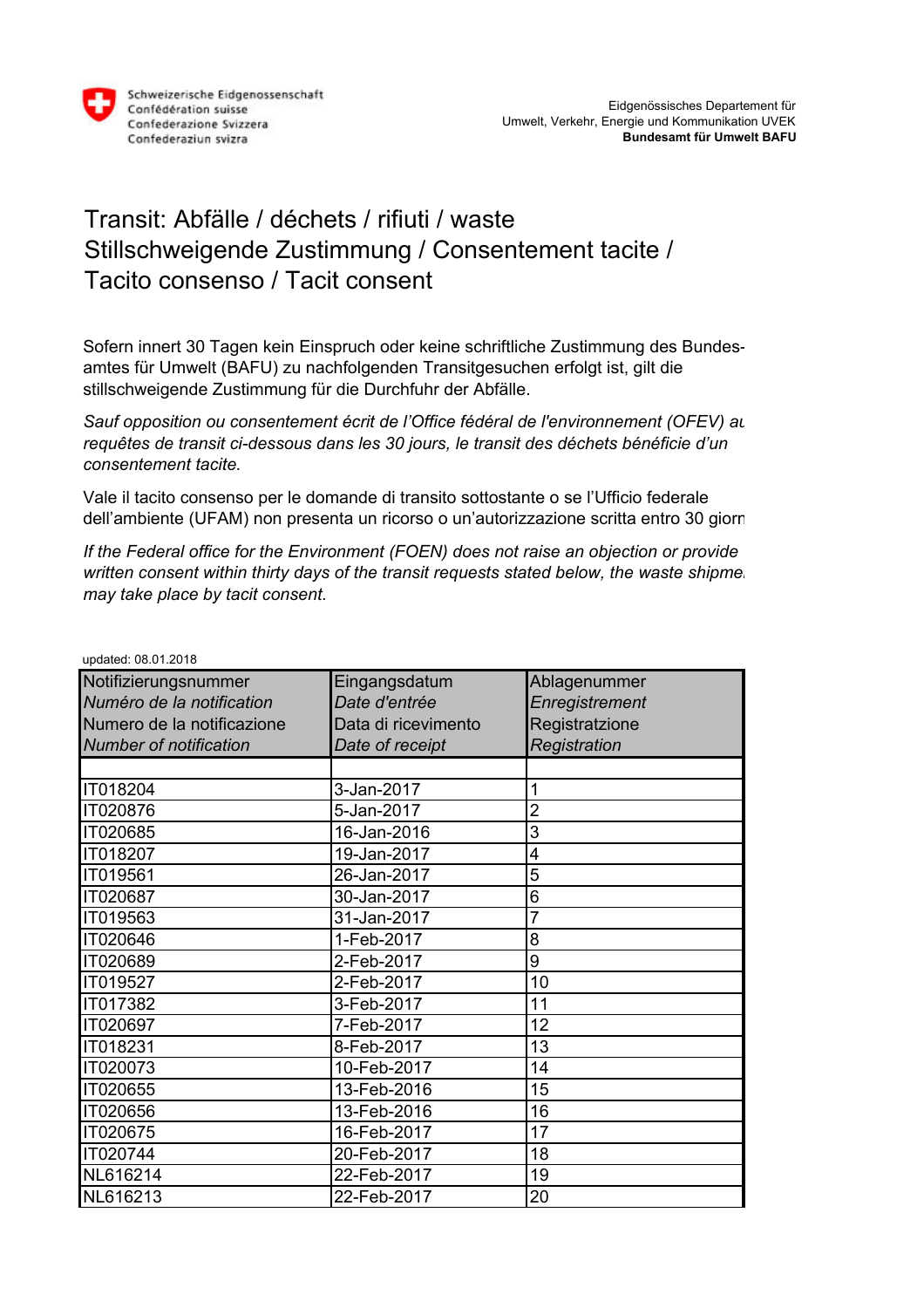

| Notifizierungsnummer          | Eingangsdatum       | Ablagenummer          |
|-------------------------------|---------------------|-----------------------|
| Numéro de la notification     | Date d'entrée       | <b>Enregistrement</b> |
| Numero de la notificazione    | Data di ricevimento | Registratzione        |
| <b>Number of notification</b> | Date of receipt     | Registration          |
| IT019822                      | 22-Feb-2017         | 21                    |
| FR 2017 054001                | 23-Feb-2017         | $\overline{22}$       |
| IT018200                      | 24-Feb-2017         | 23                    |
| IT020130                      | 24-Feb-2017         | 24                    |
| IT018203                      | 2-Mar-2017          | 25                    |
| IT018190                      | 8-Mar-2017          | 26                    |
| FI003326                      | 13-Mar-2017         | 27                    |
| IT017020                      | 15-Mar-2017         | 28                    |
| IT020970                      | 22-Mar-2017         | 29                    |
| IT020671                      | 22-Mar-2017         | 30                    |
| IT021007                      | 22-Mar-2017         | 31                    |
| IT020719                      | 22-Mar-2017         | 32                    |
| IT020439                      | 22-Mar-2017         | 33                    |
| BE0003001761                  | 23-Mar-2017         | 34                    |
| IT020728                      | 24-Mar-2017         | 35                    |
| IT020972                      | 28-Mar-2017         | 36                    |
| IT020993                      | 28-Mar-2017         | 37                    |
| IT020137                      | 7-Apr-2017          | 38                    |
| IT020969                      | 10-Apr-2017         | 39                    |
| IT019192                      | 10-Apr-2017         | 40                    |
| IT020213                      | 10-Apr-2017         | 41                    |
| IT021008                      | 11-Apr-2017         | 42                    |
| IT020692                      | 12-Apr-2017         | 43                    |
| IT020988                      | 12-Apr-2017         | 44                    |
| <b>IT021006</b>               | 12-Apr-2017         | 45                    |
| IT019565                      | 13-Apr-2017         | 46                    |
| IT020662                      | 13-Apr-2017         | 47                    |
| IT020981                      | 13-Apr-2017         | 48                    |
| <b>IT020980</b>               | 13-Apr-2017         | 49                    |
| IT018854                      | 20-Apr-2017         | 50                    |
| IT021096                      | 20-Apr-2017         | 51                    |
| IT021038                      | 21-Apr-2017         | 52                    |
| SNH31B700747                  | 25-Apr-2017         | 53                    |
| SNH31V401378                  | 25-Apr-2017         | 54                    |
| IT020986                      | 1-May-2017          | 55                    |
| IT021025                      | 1-May-2017          | 56                    |
| IT021026                      | 1-May-2017          | 57                    |
| IT019532                      | 8-May-2017          | 58                    |
| IT021055                      | 23-May-2017         | 59                    |
| IT016637                      | 6-Jun-2017          | 60                    |
| IT020669                      | 9-Jun-2017          | 61                    |
| IT020715                      | 15-Jun-2017         | 62                    |
| IT021411                      | 27-Jun-2017         | 63                    |
| SNH31V4013787                 | 29-Jun-2017         | 64                    |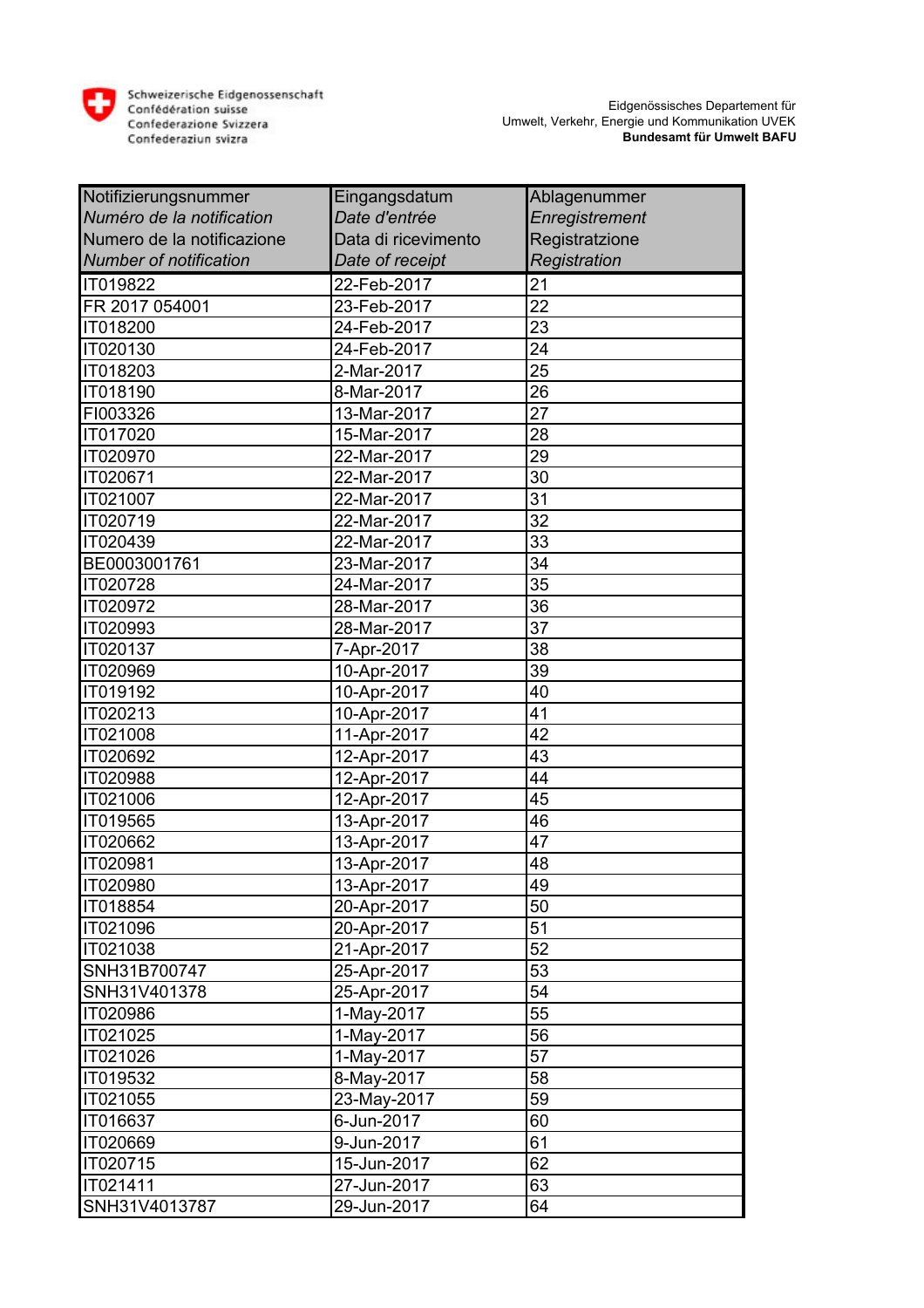

| Notifizierungsnummer          | Eingangsdatum       | Ablagenummer    |
|-------------------------------|---------------------|-----------------|
| Numéro de la notification     | Date d'entrée       | Enregistrement  |
| Numero de la notificazione    | Data di ricevimento | Registratzione  |
| <b>Number of notification</b> | Date of receipt     | Registration    |
| IT020169                      | 30-Jun-2017         | 65              |
| IT019194                      | 17-Jul-2017         | 66              |
| IT021031                      | 17-Jul-2017         | 67              |
| DE1350/181141                 | 18-Jul-2017         | 68              |
| IT021427                      | 27-Jul-2017         | 69              |
| IT021425                      | 27-Jul-2017         | 70              |
| IT021424                      | 31-Jul-2017         | 71              |
| IT021034                      | 31-Jul-2017         | 72              |
| DE1350/182270                 | 2-Aug-2017          | 73              |
| IT021070                      | 2-Aug-2017          | 74              |
| IT020576                      | 4-Aug-2017          | 75              |
| IT020739                      | 7-Aug-2017          | 76              |
| IT021060                      | 7-Aug-2017          | $\overline{77}$ |
| CH0013432                     | 7-Aug-2017          | 78              |
| IT018225                      | 14-Aug-2017         | 79              |
| ENE9R0101367                  | 15-Aug-2017         | 80              |
| ENSLUWD00927                  | 15-Aug-2017         | 81              |
| ENF010033508                  | 15-Aug-2017         | 82              |
| ENBAVG029276                  | 15-Aug-2017         | 83              |
| IT021426                      | 17-Aug-2017         | 84              |
| IT018184                      | 18-Aug-2017         | 85              |
| IT018222                      | 18-Aug-2017         | 86              |
| IT018223                      | 18-Aug-2017         | 87              |
| IT021077                      | 25-Aug-2017         | 88              |
| IT019826                      | 31-Aug-2017         | 89              |
| IT021078                      | 1-Sep-2017          | 90              |
| IT020089                      | 8-Sep-2017          | 91              |
| IT021458                      | 8-Sep-2017          | 92              |
| DE1350/180546                 | 20-Sep-2017         | 93              |
| IT021475                      | 25-Sep-2017         | 94              |
| IT021464                      | 27-Sep-2017         | 95              |
| IT021019                      | 27-Sep-2017         | 96              |
| CH0013589                     | 28-Sep-2017         | 97              |
| IT021476                      | 6-Oct-2017          | 98              |
| IT021485                      | 6-Oct-2017          | 99              |
| CH0013636                     | 10-Oct-2017         | 100             |
| IT016479                      | 20-Oct-2017         | 101             |
| IT021023                      | 20-Oct-2017         | 102             |
| IT021494                      | 20-Oct-2017         | 103             |
| IT021482                      | 23-Oct-2017         | 104             |
| IT021483                      | 23-Oct-2017         | 105             |
| IT021497                      | 23-Oct-2017         | 106             |
| IT021481                      | 25-Oct-2017         | 107             |
| <b>IT020907</b>               | 30-Oct-2017         | 108             |